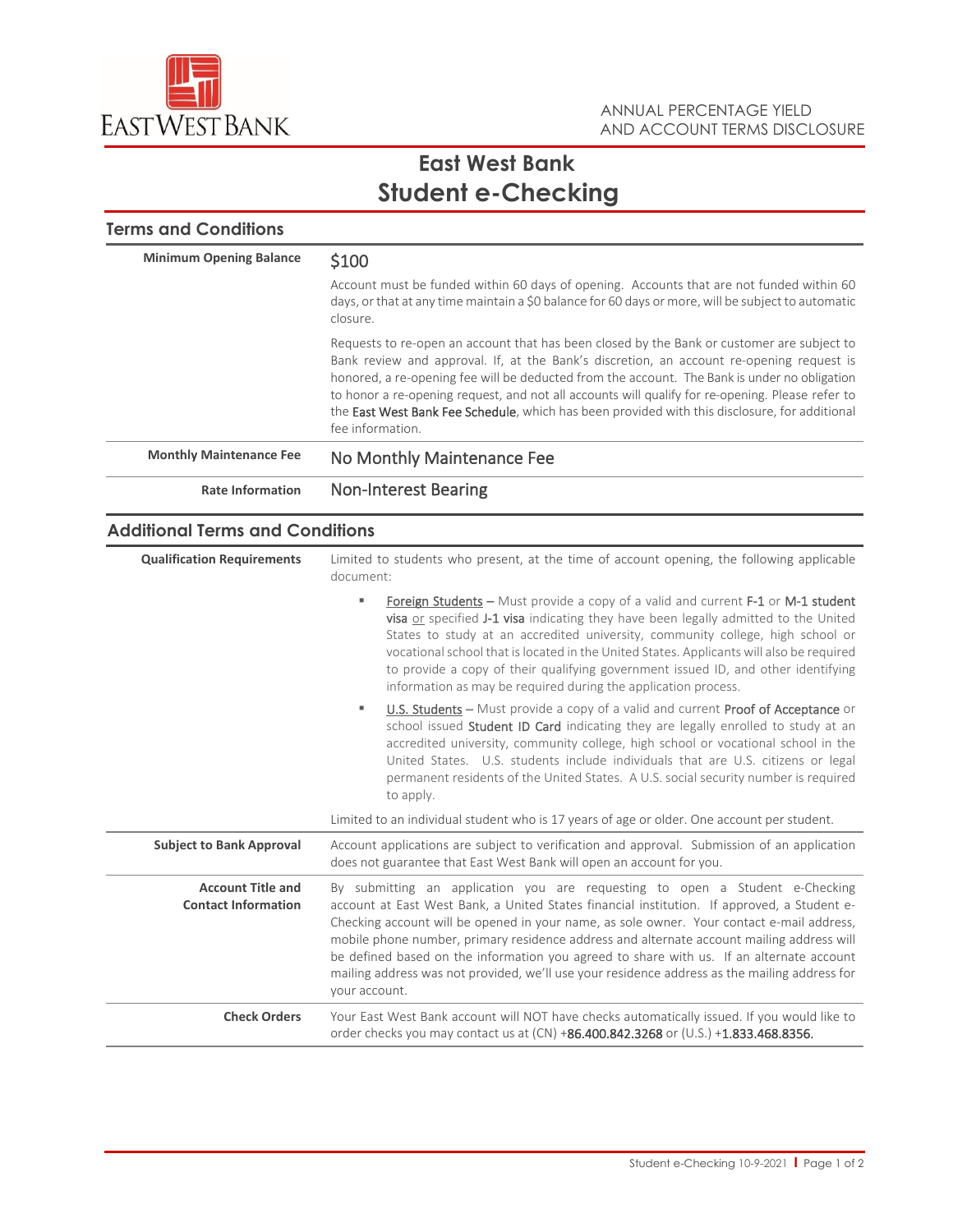|                                            | Cont.                                                                                                                                                                                                                                                                                                                                                                                                                                                                                                                                        |
|--------------------------------------------|----------------------------------------------------------------------------------------------------------------------------------------------------------------------------------------------------------------------------------------------------------------------------------------------------------------------------------------------------------------------------------------------------------------------------------------------------------------------------------------------------------------------------------------------|
| <b>Check Imaging</b>                       | Check Imaging is a process of capturing, indexing, storing and retrieving electronic images of<br>checks. Imaging systems replace the handling, distribution and storage of checks with<br>electronic images. The images are retained by us for a period of seven years from the date of<br>posting.                                                                                                                                                                                                                                         |
|                                            | By using your account you agree to this procedure and authorize us to destroy the original<br>items and check. You agree to allow any imaged document, or copy thereof, to serve as an<br>original item for any and all purposes, including charging your account or determining the<br>validity of any signatures or otherwise.                                                                                                                                                                                                             |
| Debit Card Issuance /<br><b>ATM Access</b> | A Debit Card will NOT be automatically issued. If you would like to request a Debit Card you<br>may request a card in the mobile app or contact us at (CN) +86.400.842.3268 or (U.S.)<br>$+1.833.468.8356.$                                                                                                                                                                                                                                                                                                                                  |
|                                            | If requested, your Debit Card will be issued in your name and mailed to the address associated<br>with your Student e-Checking account or, for international shipments, to the one-time<br>shipping address you provided and verified at the time of request. For cards delivered to an<br>international address, a shipping fee will apply. Please refer to the East West Bank Fee<br>Schedule for additional details.                                                                                                                      |
|                                            | Your Student e-Checking account will be linked as the primary account that can be accessed<br>using the Debit Card.                                                                                                                                                                                                                                                                                                                                                                                                                          |
| <b>ATM Withdrawal Fees</b>                 | There is no charge for using an East West Bank ATM. Additionally, East West Bank will not<br>charge you a fee when you use a non-East West Bank (3rd party) ATM to access funds in your<br>Student e-Checking account.                                                                                                                                                                                                                                                                                                                       |
|                                            | In some cases, the 3rd party operating the non-East West Bank ATM may request us to charge<br>a fee to your account. If this does occur, East West Bank will refund any 3 <sup>rd</sup> party ATM usage<br>fees deducted from your Student e-Checking account each statement cycle, generally no later<br>than the business day following the day the transaction posted to your account. (Note: This<br>waiver does not apply to any East West Bank NSF fees that are the result of your account being<br>overdrawn by an ATM transaction.) |
| <b>Other Fees and Services</b>             | Additional fees may apply. Please refer to the East West Bank Fee Schedule, which has been<br>provided with this disclosure, for additional fee information.                                                                                                                                                                                                                                                                                                                                                                                 |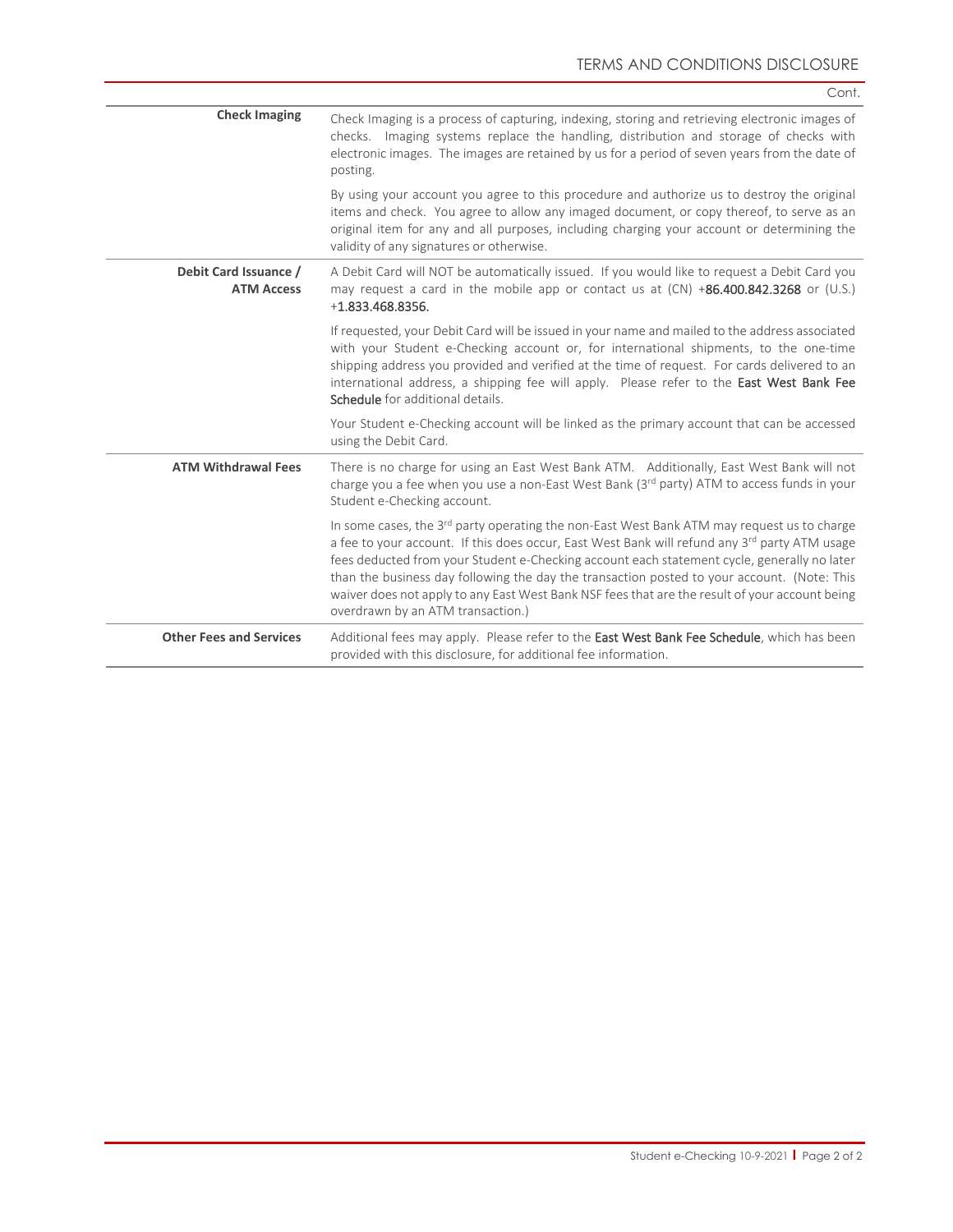

# STUDENT e-CHECKING DEPOSIT AGREEMENT ADDENDUM

Effective June 1, 2020

This Deposit Agreement Addendum amends and supersedes, where applicable, the Bank's Deposit Agreement dated 6/18/2015 and applies specifically to accounts opened using the East West Bank mobile banking application.

### 1. Holds for Uncollected Funds / Delayed Funds Availability

The below revised information amends the "Ability to Withdrawal Funds", "Longer Delays May Apply" and "Special Rules for New Accounts" information contained in the Holds for Uncollected Funds / Delayed Funds Availability section of the Bank's Deposit Agreement. All other information contained in the Holds for Uncollected Funds / Delayed Funds Availability section of the Deposit Agreement remains the same.

### Effective April 16, 2020

Ability to Withdrawal Funds - Our policy is to delay the availability of funds from your check deposits. During that delay, you may not withdraw the funds in cash and we will not use the funds to pay checks that you have written.

For determining the availability of your deposits, every day is a business day, except Saturdays, Sundays, and federal holidays. If you make a deposit in person at one of our branch locations before the close of business on a business day that we are open, we will consider that day to be the day of your deposit. If you use our mobile banking remote deposit capture service to deposit a check before 9:00 p.m. (Pacific Time), we will consider that day to be the day of your deposit.

### $NOTF$

Generally, our close of business is 5:00 p.m. (local time zone), Monday – Friday, however most of our locations close at 6:00 p.m. (local time zone) on Friday. (Note: These times may vary by location.)

If you make a deposit into one of our automated teller machines before 3:00 p.m. (local time zone) on a business day we are open, we may consider that day to be the day of deposit. However, if you make any of the above mentioned deposits after the cut-of time or on a day we are not open, we will consider that the deposit was made on the next business day we are open.

The length of the delay varies depending on the type of deposit and is explained below.

### Same-Day Availability

Funds from electronic direct deposits to your account will be available on the day we receive the deposit.

### Next-Day Availability

Funds from the following deposits are available on the first business day after the day of your deposit:

- U.S. Treasury checks that are payable to you.
- Wire transfers.
- **EXECUTE:** Checks drawn on East West Bank.

If you make the deposit in person to one of our employees, funds from the following deposits are also available on the first business day after the day of your deposit:

- $\Box$ Cash.
- State and local government checks that are payable to you.
- Cashier's, certified, and teller's checks that are payable to you.
- Federal Reserve Bank checks, Federal Home Loan Bank checks, and postal money orders, if these items are payable to you.

If you do not make your deposit in person to one of our employees (for example, if you mail the deposit or use our remote deposit capture service), funds from these deposits will be available on the second business day after the day we receive your deposit.